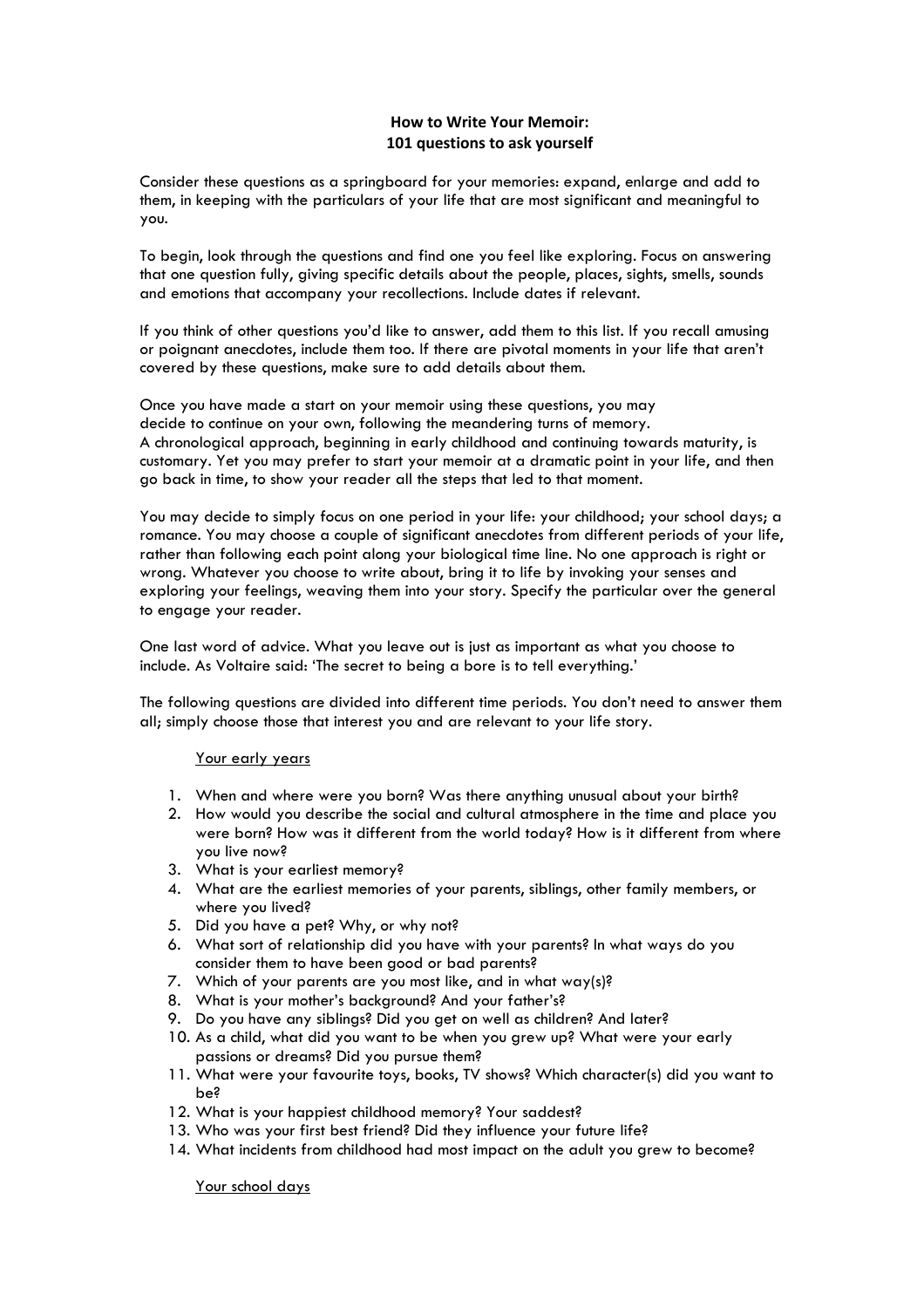- 15. Do you remember your first day of school?
- 16. Was learning to read and write easy or difficult for you?
- 17. Who was your favourite teacher? Your least favourite teacher?
- 18. Which subjects did you excel at, and which were your worst?
- 19. Did you play any sports or instruments?
- 20. Were you part of a clique or group at school?
- 21. Did you have a best friend? Are you still in touch with them?
- 22. Did any of your schoolmates influence your future life? How?
- 23. How has schooling changed since you were a child?
- 24. What do you wish school had taught you (that it didn't teach you)?
- 25. What did you learn about yourself through your experiences at school?
- 26. Was your high school graduation a significant event for you?
- 27. Has education been an important aspect of your life? In what way(s)?

#### Your teenage years and early adulthood

- 28. What did your parents do that annoyed you when you were a teenager?
- 29. What is your best memory from your teenage years? And your worst?
- 30. When did you leave school, and why?
- 31. What was your first job?
- 32. When did you learn to drive? Who taught you? When did you buy your first car?
- 33. Did you have a close friend or group of friends after you left school?
- 34. What were you passionate about when you were in your teens and early twenties?
- 35. What was the wildest party you attended / had?
- 36. Did you have an eighteenth or a twenty-first birthday party? Who came, and what was it like?
- 37. What plans for the future did you have at that time?
- 38. Do you remember your first experience(s) of feeling like an adult?
- 39. What did you imagine 'the future' would be like? How was it different from our world today?
- 40. Did you grow up in a religious household? How did it shape your childhood and teenage years? Did you rebel against your faith?
- 41. Did you do anything reckless when you were young? Did you regret it later? Do you regret it now?

#### Your romantic life

- 42. When did you first experience feelings of affection or infatuation, and for whom?
- 43. What was your first kiss like?
- 44. When did you first start dating?
- 45. What did your parents think about you dating? Or about your first partner?
- 46. When did you first fall in love? And what happened?
- 47. When and with whom did you lose your virginity?
- 48. What was your most romantic experience?
- 49. When did you meet your husband / wife / partner (if applicable)?
- 50. What first attracted you to him / her / them?
- 51. What was your early relationship like?
- 52. Can you remember a time when you felt truly loved?
- 53. Has anyone ever proposed to you? What happened?
- 54. Did you want children?
- 55. How did your marriage, or long-term relationship, change your life? Did it affect your career?
- 56. Is your partner your best friend? Why, or why not?
- 57. Do you have a 'one that got away'?

Your work life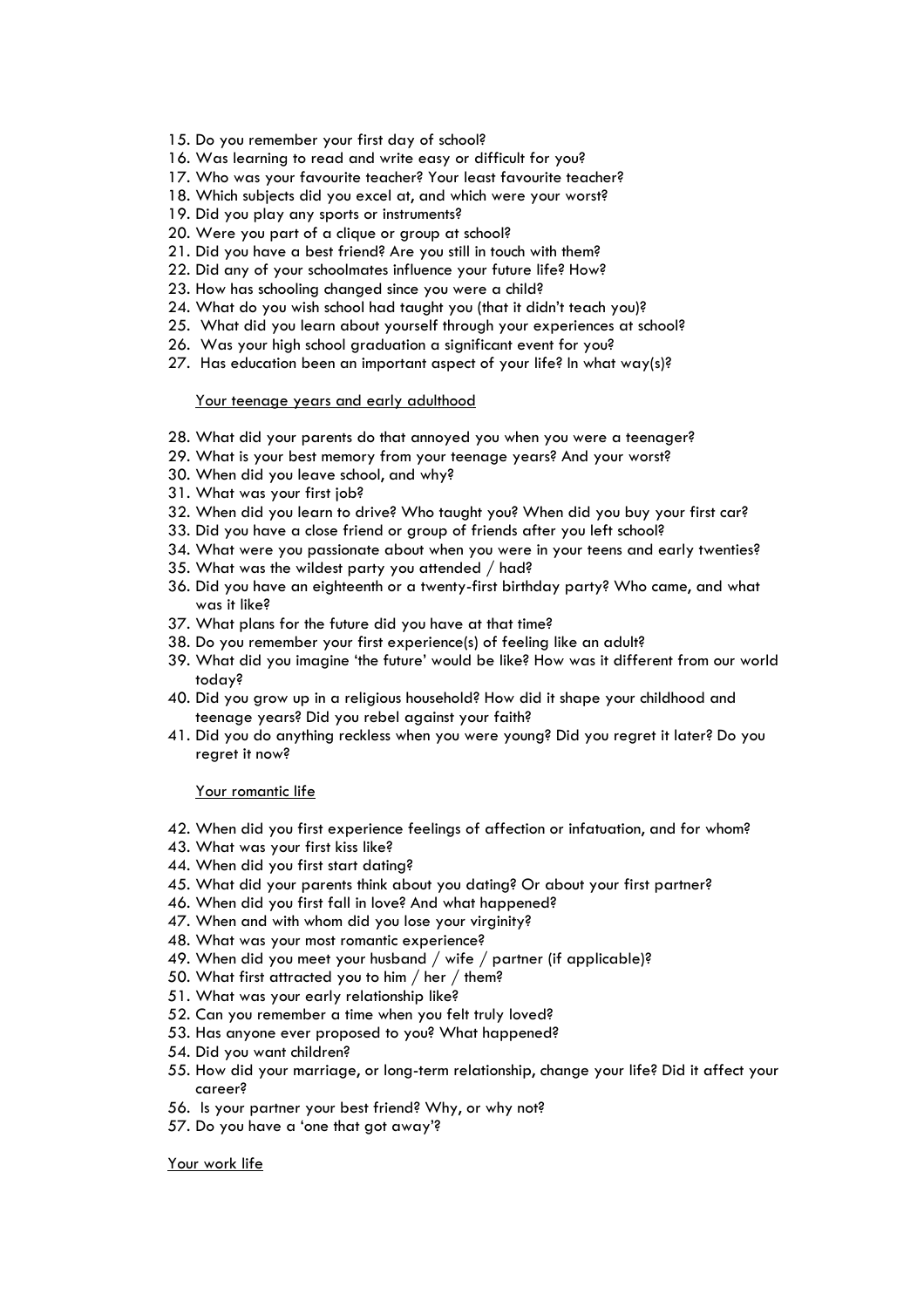- 58. What was your first job?
- 59. How much were you paid?
- 60. What did you spend your pay on?
- 61. Why did you leave your first job?
- 62. Have you ever had a big disagreement with your boss?
- 63. Have you ever been fired, and why?
- 64. Was your working life different from the way you'd imagined it would be?
- 65. What do you count as your primary career successes?
- 66. What was your working life like? Did you get along with your colleagues?
- 67. Did (or does) your career make you happy?

#### Your experiences of parenthood and/or maturity

- 68. Did you always want to have children?
- 69. What did becoming a parent mean to you?
- 70. What was it like being a mother or father when your children were young? How was it different from today?
- 71. What are your favourite memories from when your children were young?
- 72. What are your favourite memories of family life?
- 73. What are some of the rituals that have defined your family life?
- 74. Are there any pivotal experiences that led to your maturity as a person?
- 75. Have you made any choices that significantly changed your life?

#### Your beliefs, values and personal perspective

- 76. Are there any philosophers, writers or thinkers whose ideas significantly shaped your thinking?
- 77. Have your politics changed over the course of your life? Which politicians have you admired? Despised?
- 78. Has religion shaped your life, and in what way(s)?
- 79. Do you have any regrets?
- 80. In what ways do you feel successful in life?
- 81. Have you had any experiences of very good or very bad luck?
- 82. What sacrifices have you made in your life and why?
- 83. Are there many/any things you wish you'd done differently?
- 84. What are your most embarrassing moments?
- 85. What has been the most significant challenge of your life? How did you cope? What did you learn from that experience?
- 86. If you could go back in time and change one thing about your past, what would it be?
- 87. What have you done that you've never thought you would do?
- 88. Who has had the greatest impact on your life?

## Your legacy

- 89. What advice would you give to your eighteen-year-old self today?
- 90. Do you have any mottos or guiding principles that you live by?
- 91. What would you want your great-grandchildren and great-great grandchildren to know about you?
- 92. Do you feel as though you have made a positive difference in the world? How?
- 93. Which of your long-term goals have you attained?
- 94. If you could change one thing about the world today, what would it be?

## Miscellaneous

- 95. If you could invite three people to dinner, dead or alive, who would they be?
- 96. What are the three words that describe you best?
- 97. Have you travelled a lot? What are some of your favourite places?